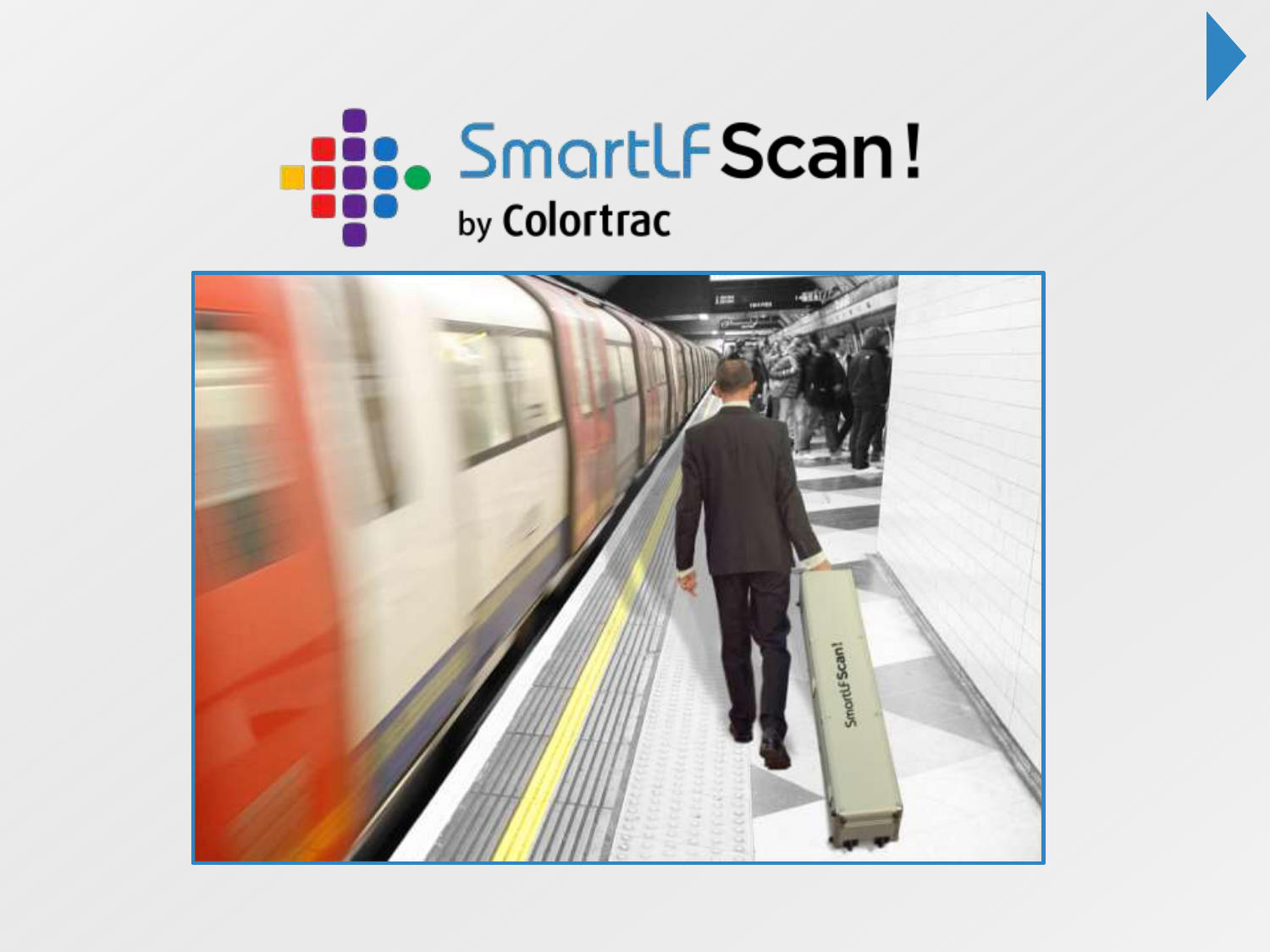

# Wide format scanning – reformatted

- Small
- Light
- Easy to use
- Portable
- Self-contained

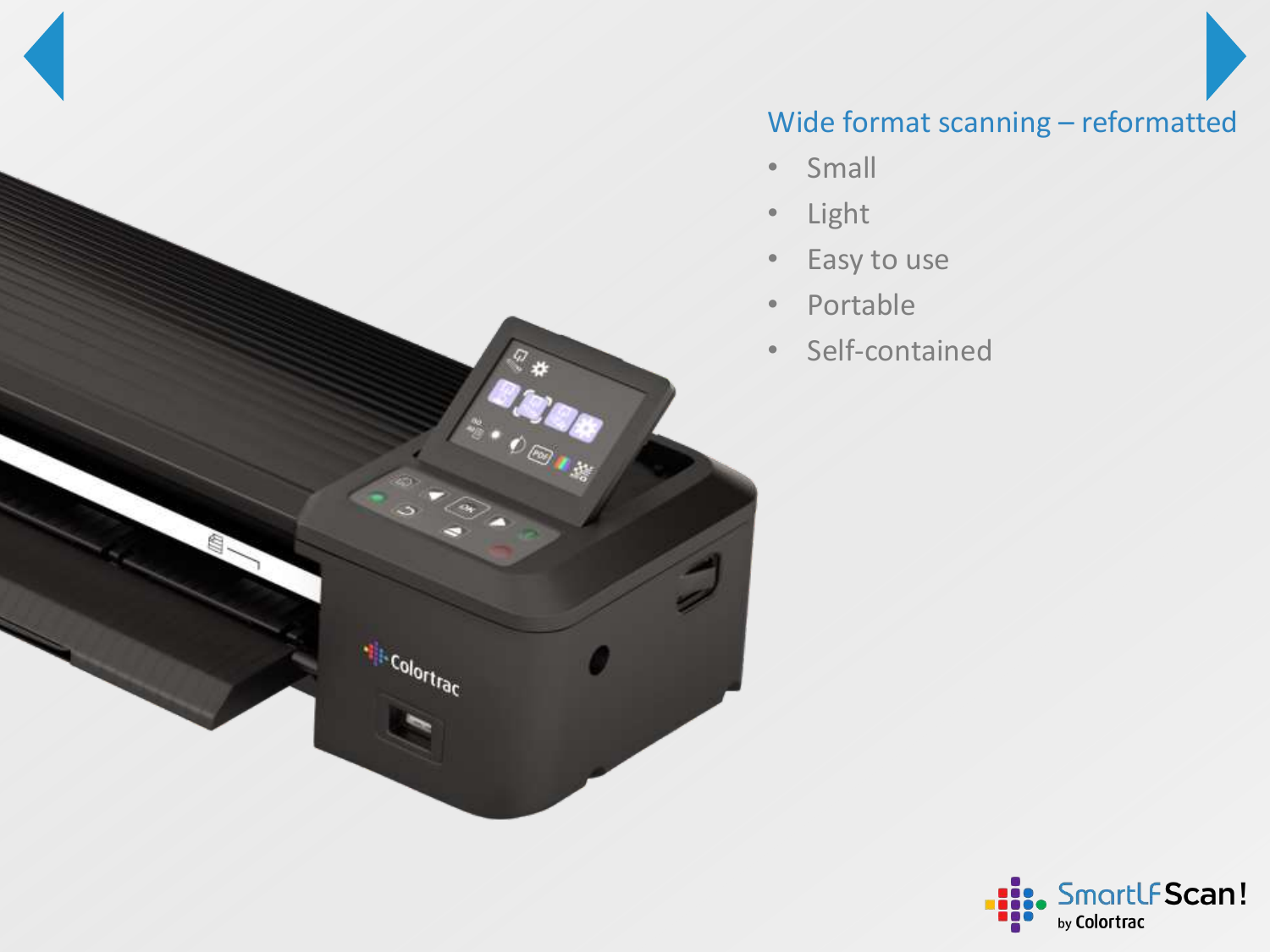

### Works like a digital camera.

SmartLF Scan! comes complete with internal memory so you can scan anywhere.

## On the go

You are busy. Your customers are demanding. Plans are constantly changing. Keeping up with paper trails is exhausting. How can you move forward when it is hard to keep up?

## Change the way you work.

Is it possible to keep your customers and contractors on board? Is it possible to keep working harder when you are already giving 110%?

Be portable.

While the plans keep moving, so can you.

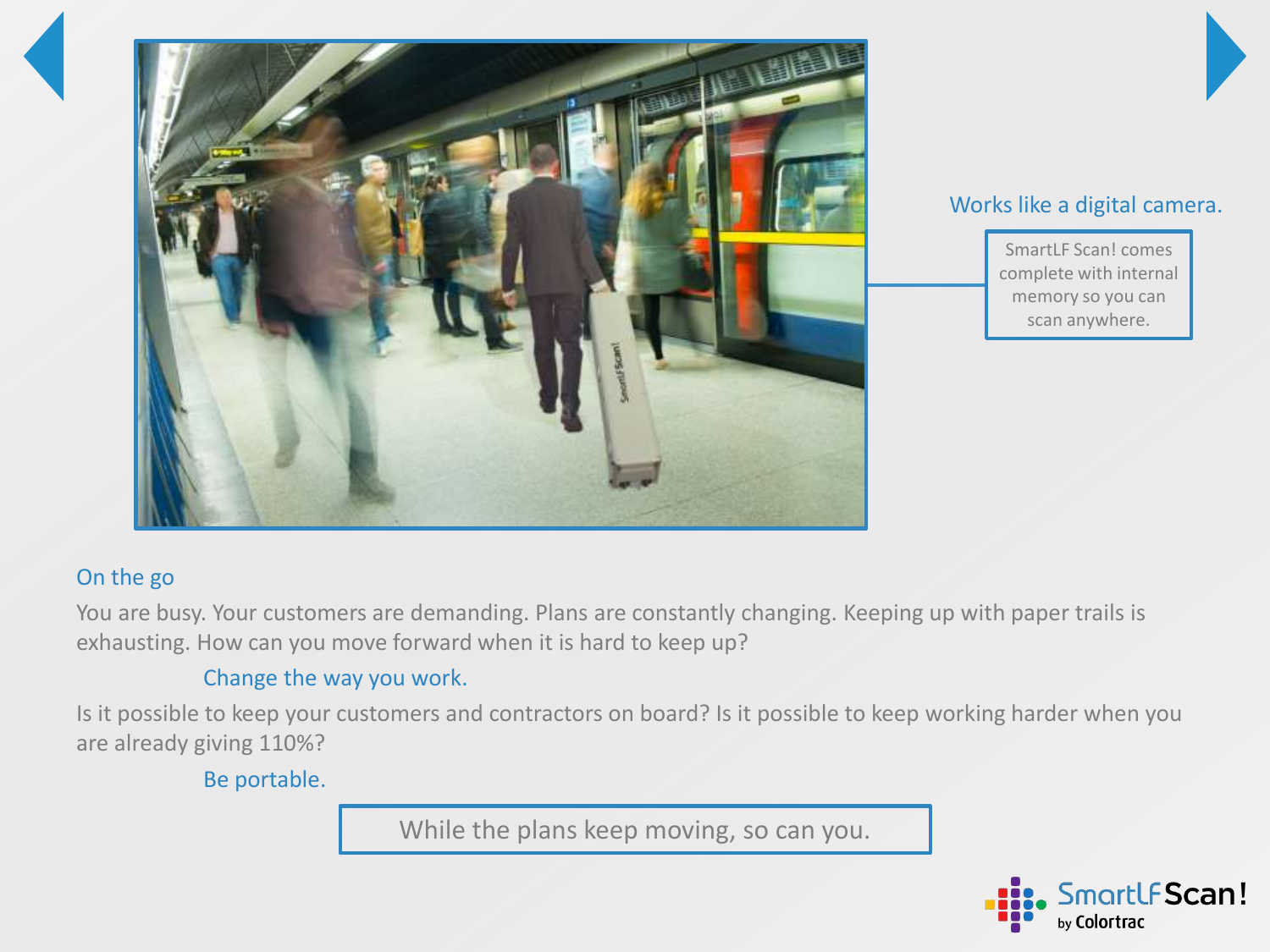## On site

This is different. This is smart. SmartLF Scan!

Beautifully designed. Simple to use. Enjoy your work.

Take your scanner on site and to client offices. Collaborate. Amend drawings. Scan the originals and leave them with your colleagues, then work online back at your office.



Semi-automated resolution control. Accuracy at your fingertips.

Simplicity, even in a stressed environment.

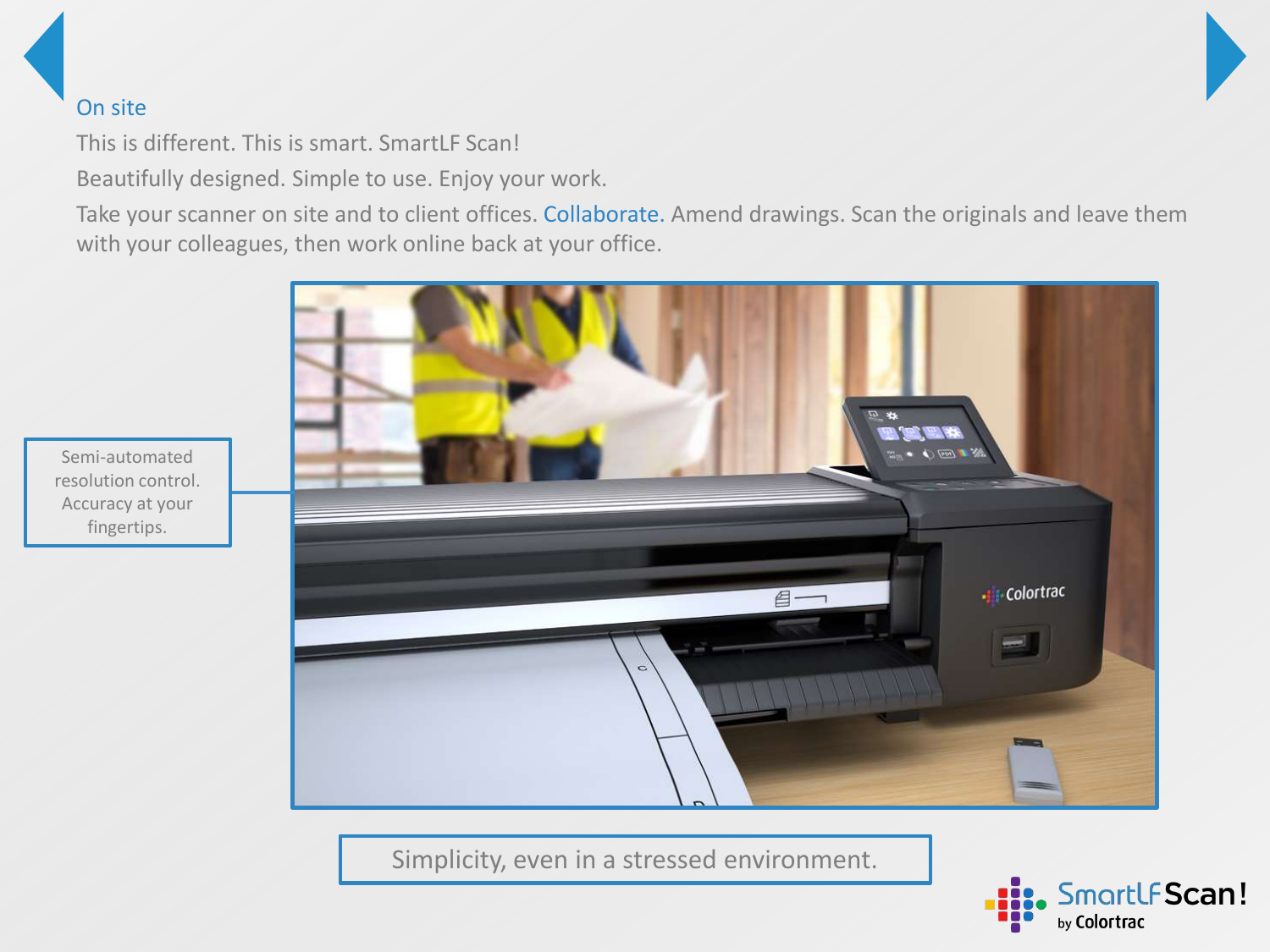

You only need power.

### On the road

The scanner is self-contained. Just plug it in and go. Save scans within the scanner memory and download back at your office. From only 5.2 kg, you can now carry SmartLF Scan! instead of battling with dozens of paper drawings.

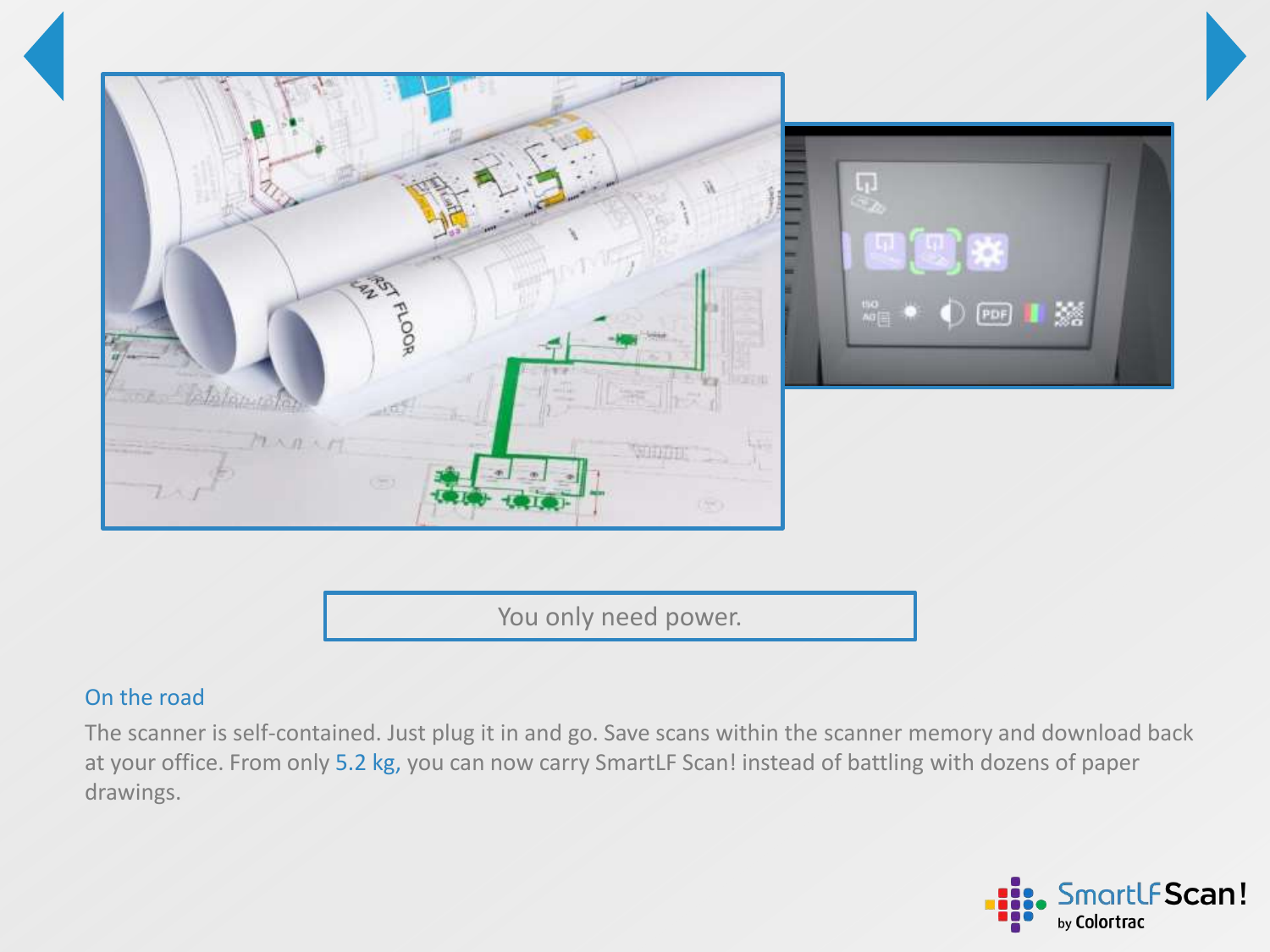



## On the desk

Fully network compatible for when you are back in your office.

Scan to PC or Cloud.

Wireless network? You can work wirelessly.

With Ethernet connectivity you are not limited to a single computer. Your entire team can link directly to SmartLF Scan! through your corporate network.

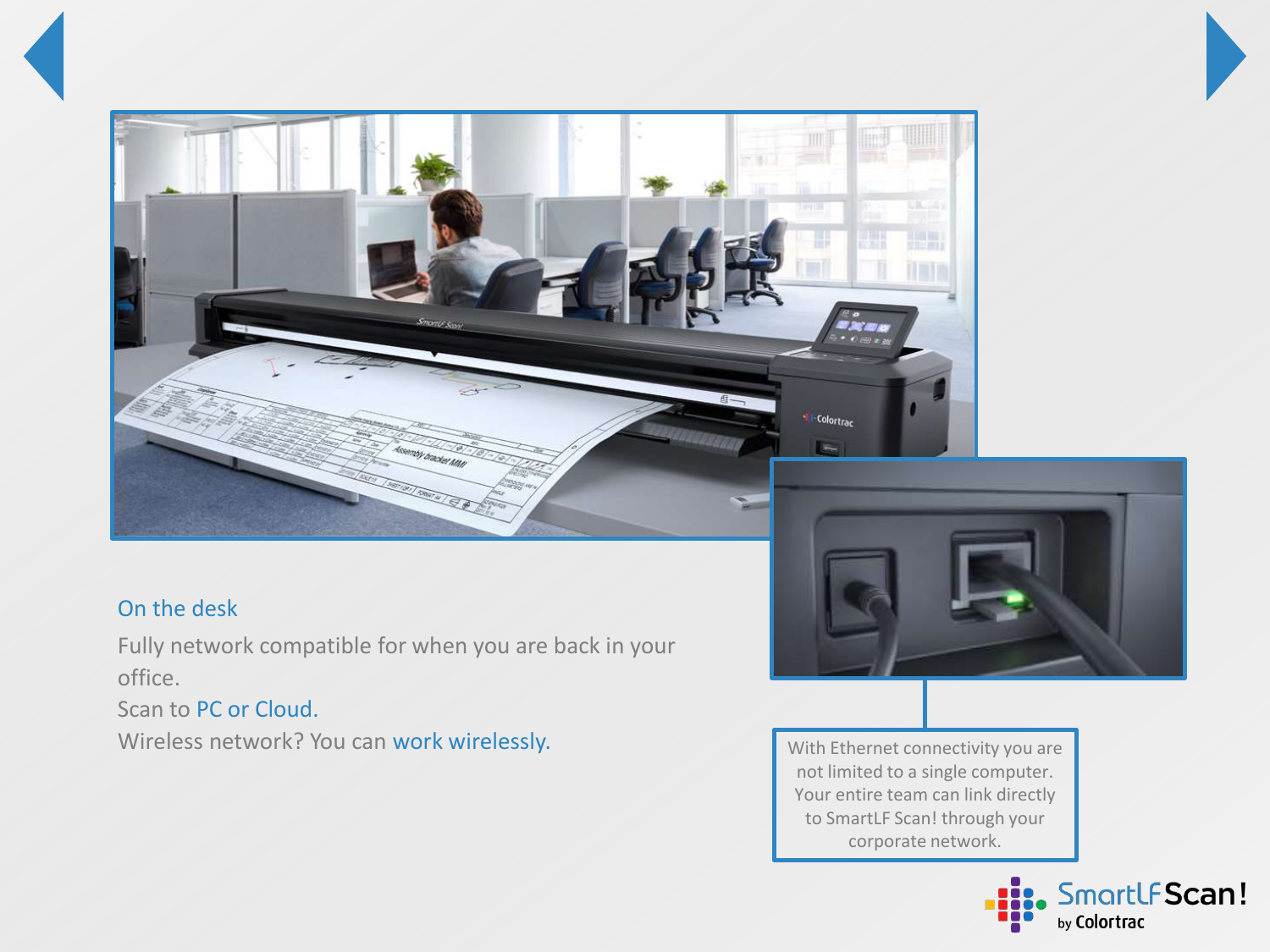

Designed for use with good quality documents.

#### On track with Colortrac

Simple.

Press and go.

No frills. Output to PDF and TIFF. Simply great scans.

No software. No learning curve. Your PC will automatically detect the scanner. Use Adobe Acrobat and native Windows® Apps to manage your documents.

Exactly what your project needs.

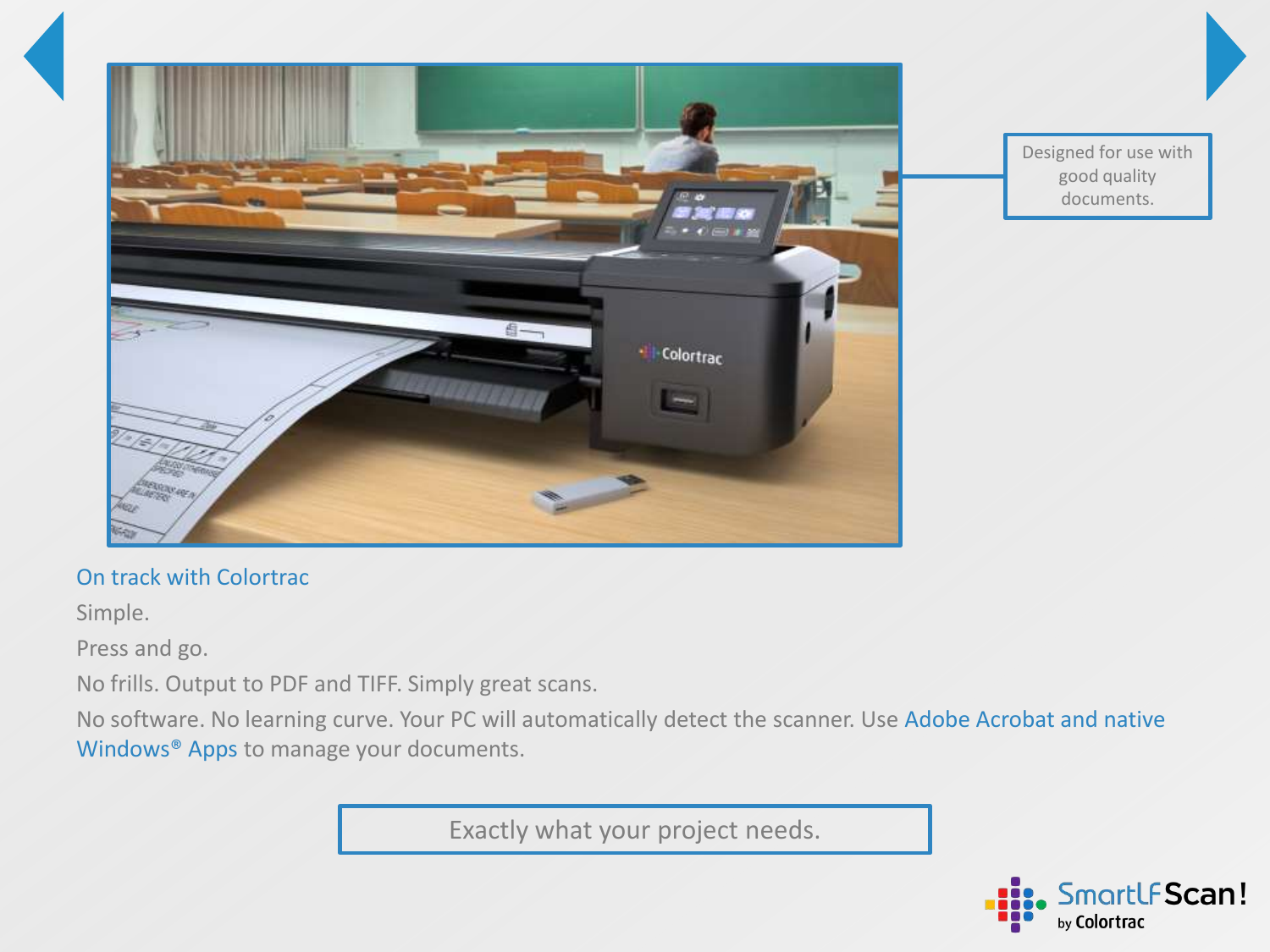# Modes of Operation





Scan directly to USB for quicker collaboration while out of the office.

While out of office, scan to internal memory. No requirement to bring your PC or any peripherals. Just you and your scanner.

> For immediate collaboration and sharing, scan direct to your PC or the Cloud when back in the office.



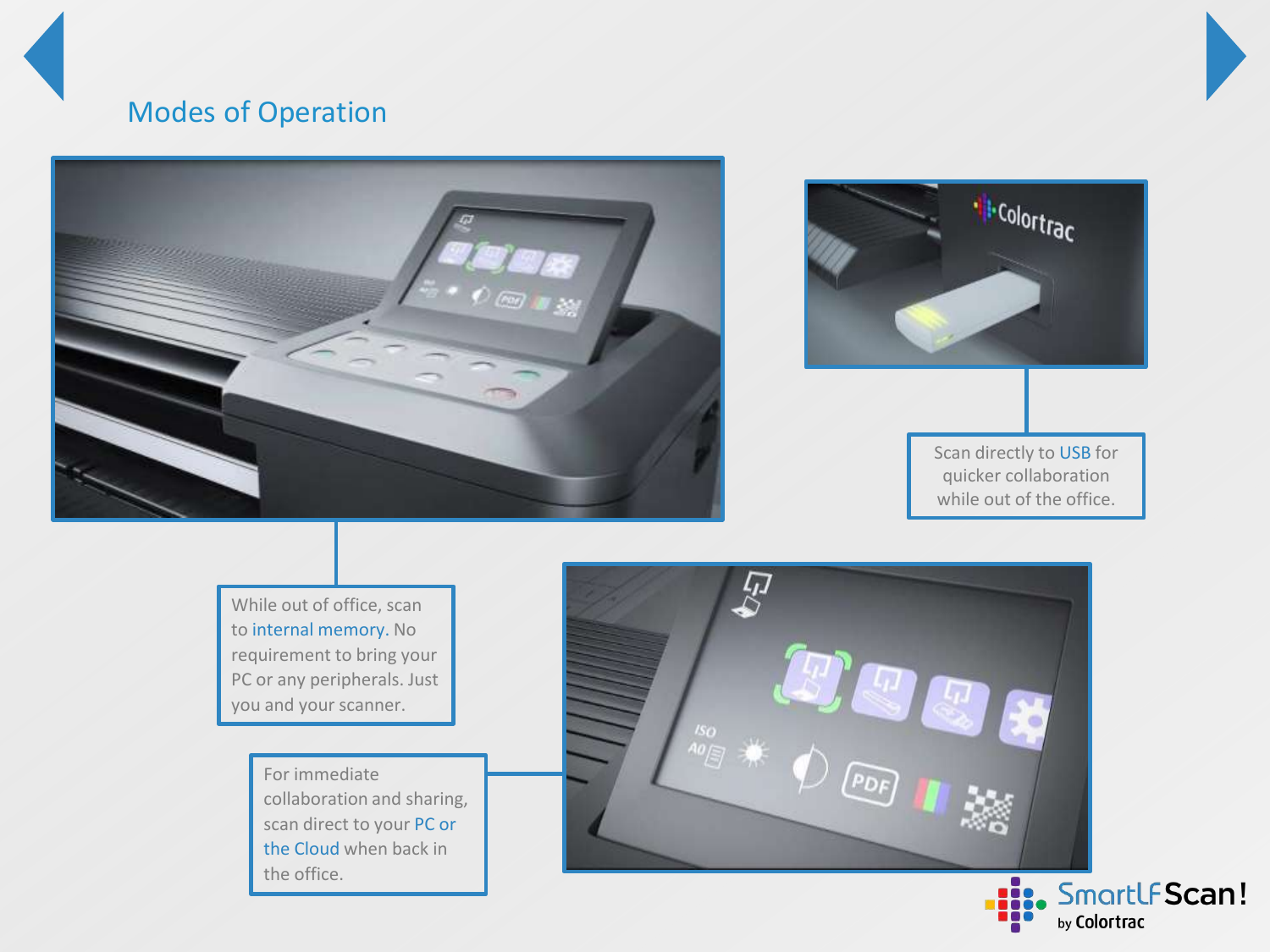

# SmartLFScan! 24



46 in / 1175 mm

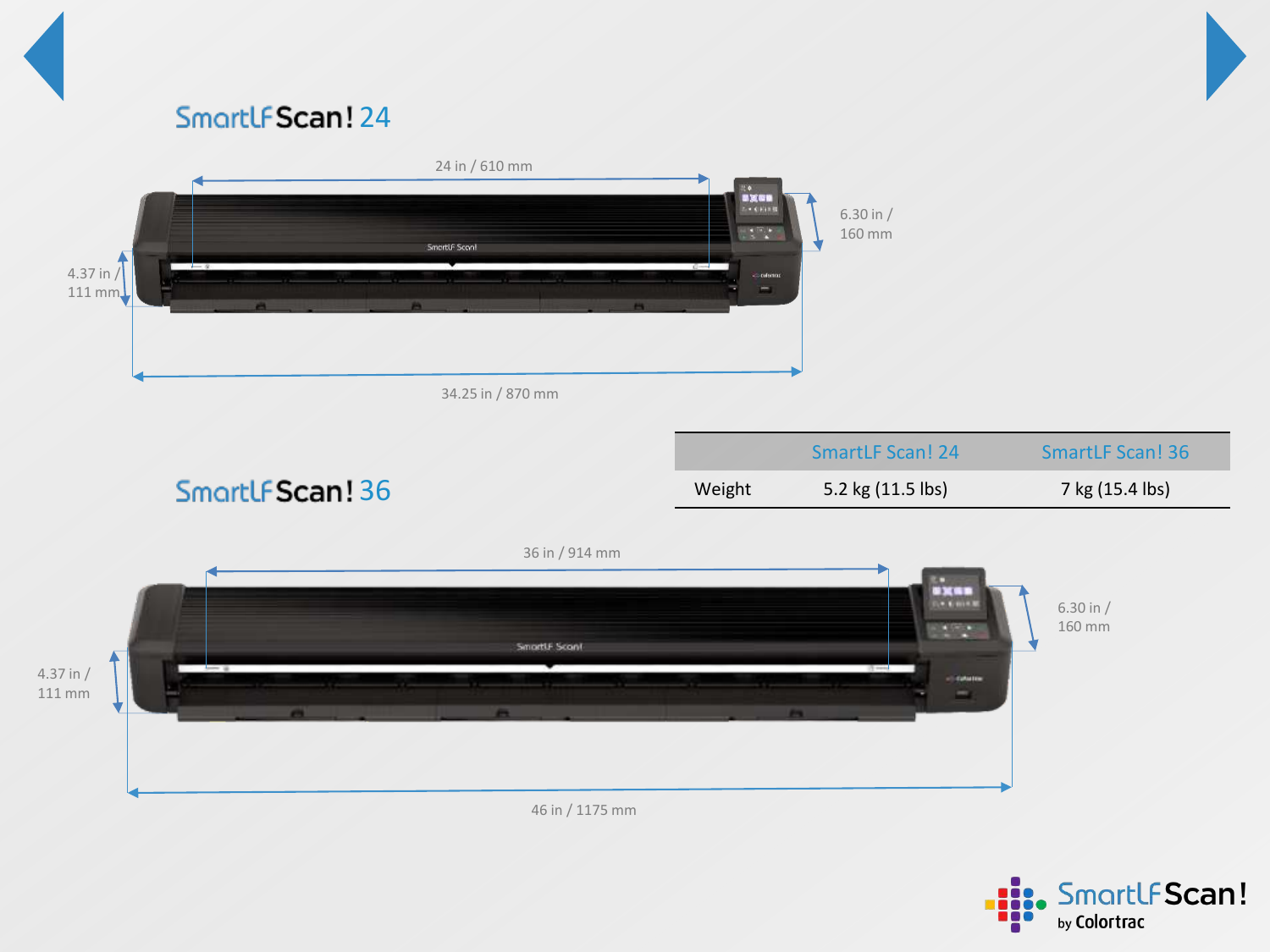



SmartLFScan! 36



50.39 in / 1280 mm

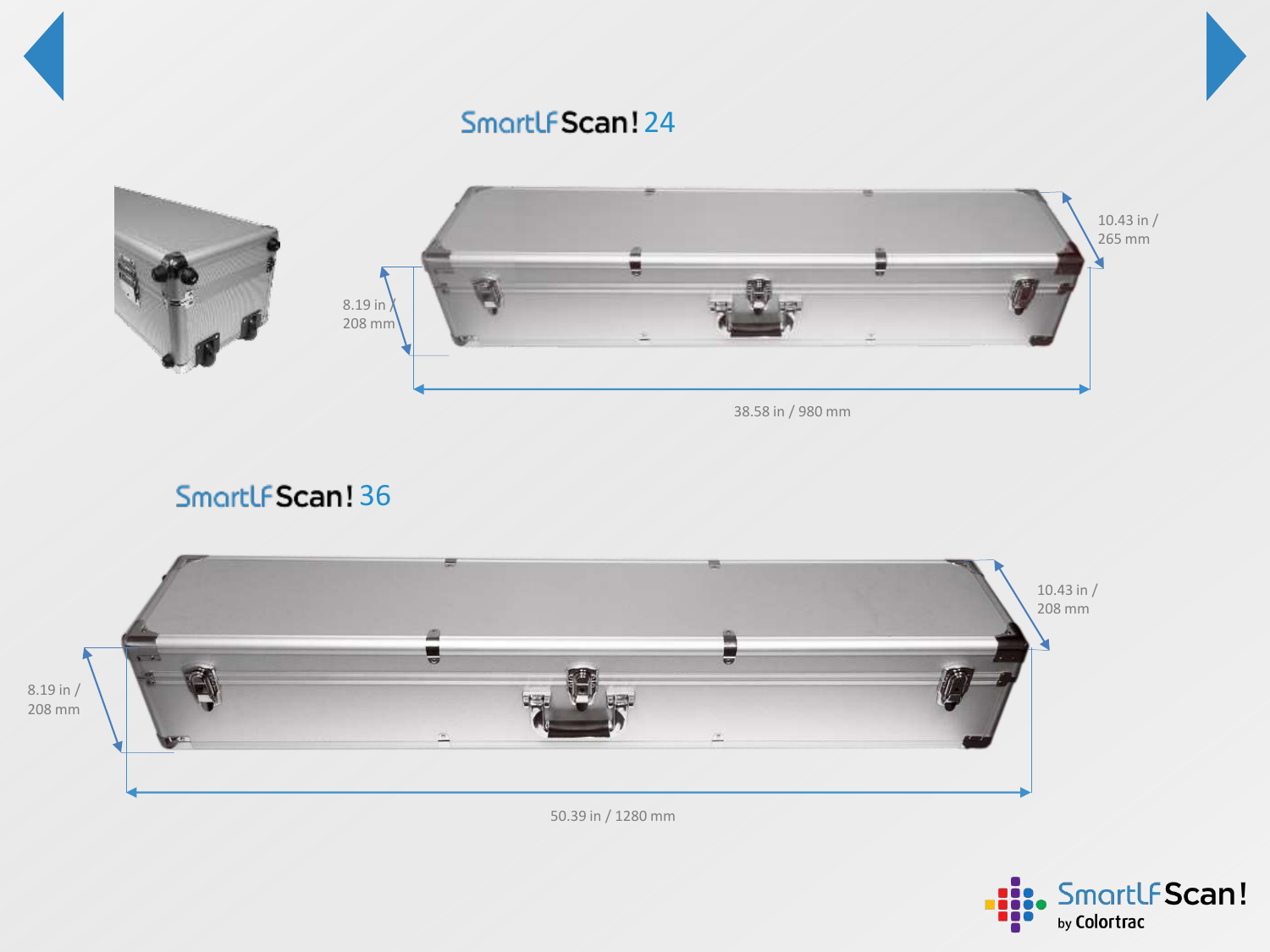|                             | <b>SmartLF Scan! 24</b>                                                                                                                                                                                                                                        | <b>SmartLF Scan! 36</b>        |
|-----------------------------|----------------------------------------------------------------------------------------------------------------------------------------------------------------------------------------------------------------------------------------------------------------|--------------------------------|
| In-the-box                  | Scan! large format scanner<br>Tough wheeled carry case<br>Mains external power supply<br>Calibration target<br>RJ45 Ethernet cable                                                                                                                             |                                |
| <b>Scan System</b>          | Three modes of operation.<br>TIFF and PDF files are generated inside the scanner. They can be<br>1 - stored in the scanner for transfer to a PC later<br>2 - stored directly on a USB stick<br>3 - transferred, via wired Ethernet, direct to a network or PC. |                                |
| Scan software               | Scan formats are viewable using native Windows Apps. A small Windows program is supplied<br>to receive live or stored scan files from the scanner - not required for scan to USB stick.                                                                        |                                |
| <b>Optical Resolution</b>   | 600 dpi                                                                                                                                                                                                                                                        |                                |
| DocLogic                    | Intelligent image optimisation system automatically sets dpi of document or photos according<br>to physical size to maximize image quality and reduce file size                                                                                                |                                |
| Max Scan Width              | 24" (609.6 mm)                                                                                                                                                                                                                                                 | 36" (914.4 mm)                 |
| Max Image Length            | 50" (1270mm)                                                                                                                                                                                                                                                   |                                |
| Min Media Width / Thickness | 6.2" (160mm) / 0.003" (0.07 mm)                                                                                                                                                                                                                                | 6" (150 mm) / 0.003" (0.07 mm) |
| Max Media Width / Thickness | 26" (660mm) / 0.02" (0.5 mm)                                                                                                                                                                                                                                   | 38" (965 mm) / 0.02" (0.5 mm)  |
| Paper sizing (image sizes)  | ISO DIN / ARCH / ANSI / automatic width and length                                                                                                                                                                                                             |                                |
| Internal memory             | approx. 6 GB or 8 scans                                                                                                                                                                                                                                        |                                |
| <b>Scan Accuracy</b>        | $0.2 % +/-1$ pixel                                                                                                                                                                                                                                             |                                |

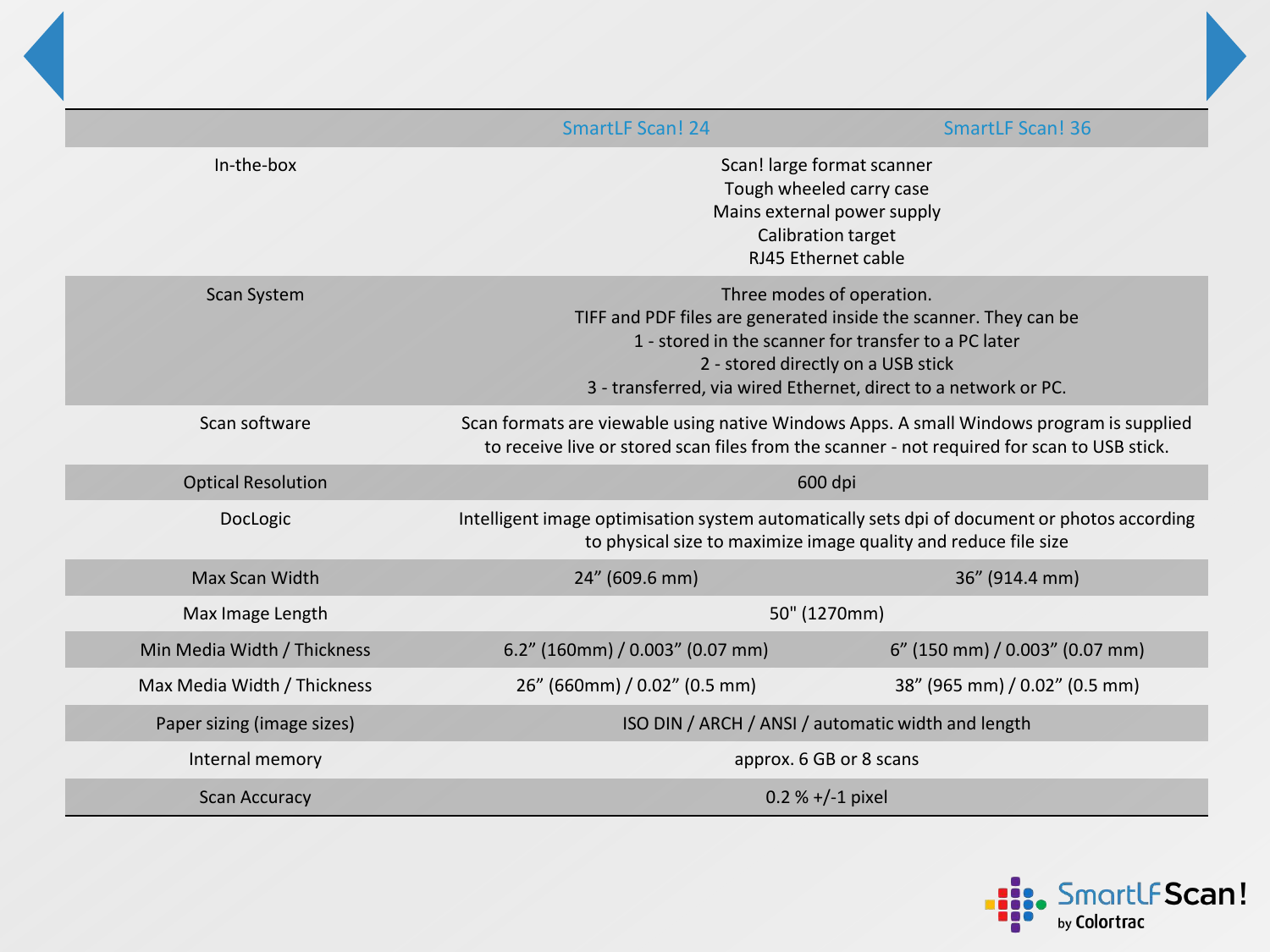|                                            | <b>SmartLF Scan! 24</b>                                                                                                                                                                                          |                                                                                                                                                                           |
|--------------------------------------------|------------------------------------------------------------------------------------------------------------------------------------------------------------------------------------------------------------------|---------------------------------------------------------------------------------------------------------------------------------------------------------------------------|
|                                            |                                                                                                                                                                                                                  | <b>SmartLF Scan! 36</b>                                                                                                                                                   |
| SingleSensor<br>digital imaging technology | SingleSensor is a full width straight-line contact image sensor (US patent #8,922,849)<br>Bi-directional long-life LED light system for optimum object illumination and instant-on<br>scanning capability        |                                                                                                                                                                           |
| <b>Operation modes</b>                     | Scan to internal memory / scan to USB stick (not supplied) / scan to networked computer                                                                                                                          |                                                                                                                                                                           |
| Color space                                | 24-bit sRGB and grayscale (plus bitonal using the pc connection)                                                                                                                                                 |                                                                                                                                                                           |
| Scan speeds (maximum at 200 dpi)           | 4.5 inch/sec (114.3mm/sec) grayscale and 3 in/sec (76.2mm/sec) for color                                                                                                                                         |                                                                                                                                                                           |
| Paper Path                                 | Centered, face-up, front entry                                                                                                                                                                                   |                                                                                                                                                                           |
| Data interfaces                            | Front: USB2 socket for scan to USB memory stick.<br>Rear: Ethernet RJ45 GBit for scan to computer over network                                                                                                   |                                                                                                                                                                           |
| <b>Power Requirements</b>                  | External power supply Input: 100~240VAC, 50-60Hz, auto-sensing +/-10%,<br>Output: 3.42A at 19V,<br>Scanner power consumption: 19.4 W (scanning), 10.2W (standby), 0.05W (sleep).<br><b>Energy Star qualified</b> |                                                                                                                                                                           |
| Environment                                | Operating temperature 10°C - 35°C, Relative Humidity 10% - 90% (non-condensing)                                                                                                                                  |                                                                                                                                                                           |
| Weight & Dimensions (WxHxD)                | Scanner only 11.5 lbs (5.2 kg) / 34.3 x 6.3 x 5<br>inches (870 x 160 x 126 mm)<br>Scanner incl. case: 22.3 lbs (10.1 kg) / 38.6 x<br>10.4 x 8.2 inches (980 x 265 x 208 mm)                                      | Scanner only 15.4 lbs (7 kg) / 46.3 x 6.3 x 5<br>inches (1175 x 160 x 126 mm)<br>Scanner incl. case: 30.9 lbs (14 kg) / 50.4 x<br>10.4 x 8.2 inches (1280 x 265 x 208 mm) |
| <b>Host Platform</b>                       | Windows 10, Windows 8, Windows 7, 32-bit and 64-bit architectures                                                                                                                                                |                                                                                                                                                                           |
| <b>Certifications</b>                      | ENERGY STAR qualified, CB, CE, CCC, FCC, UL, RoHS compliant                                                                                                                                                      |                                                                                                                                                                           |